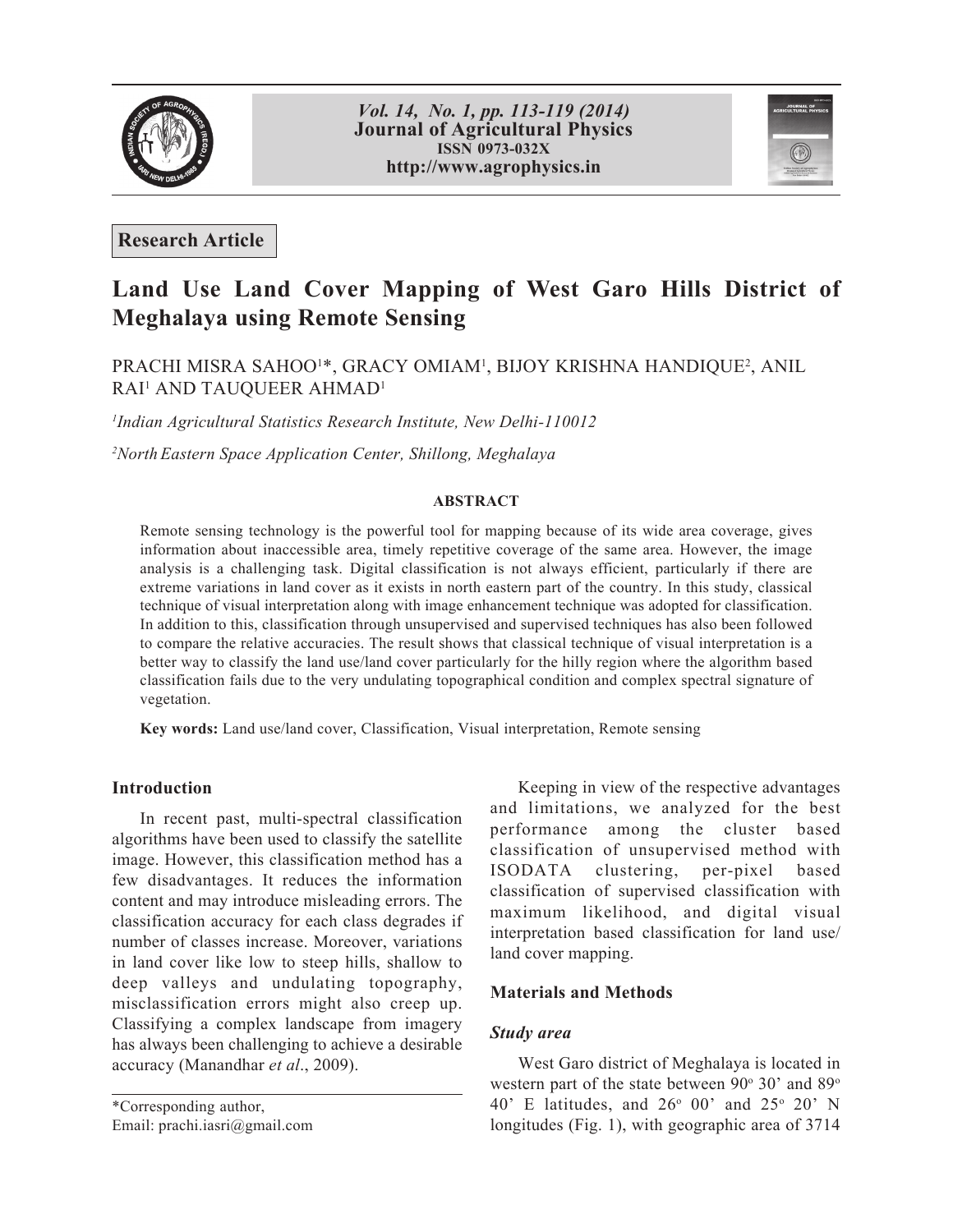

**Fig. 1.** Location map of the study area

km2 . The topography is mostly hilly with plains fringing the northern, western and the southernwestern borders and covered under Tura, Arbella and Ranggira mountain ranges. The vegetation can be broadly classified into the flora of tropical, sub-tropical zones based on altitude. Agriculture pattern is mostly multi-cropping cultivation; Jhum cultivation is also practised. The climate is largely controlled by south-west monsoon and seasonal winds with average rainfall of 330 cm.

## *Image registration*

The IRS P6 satellite image of the study area was registered with the help of Survey of India toposheets, and the corrected image was orthorectifited with the help of Landsat TM image. The ground control points were selected spatially along the scene and the RMS error was <0.7 pixles. Nearest neighbour method was used for image resampling.

## *Supervised classification*

The image classification procedure automatically categories the pixels according to the statistical properties of the data or spectral signatures (Fig. 2). Based on independent information from the spectral reflectance of features in the image, it creates training sets

depending upon the number of class to be classified. Classification algorithm was performed for selected land use/land cover type using the maximum likelihood classifier decision rule.

#### *Unsupervised classification*

Here the classification algorithm is based on clustering of pixel by using iterative selforganizing data analysis technique (ISODATA) (Fig. 3). The experts used to specify large number of groups or classes for each land use/land cover type, along with specific parameter related to the separation distance among the clusters. Once the clustering process is over, classes were combined into desired land use/cover types. Unlike supervised classification, unsupervised classification does not require analyst-specified training data. Values within a given land use type should have similar gray levels, but data in different classes should be well separated (*i.e.*, have very different gray levels) (Eastman, 1995; Lillesand and Kiefer, 2000).

## *Digital visual interpretation based classification*

In reality, some features have very close spectral reflectance values and is therefore, very difficult to classify by normal algorithm based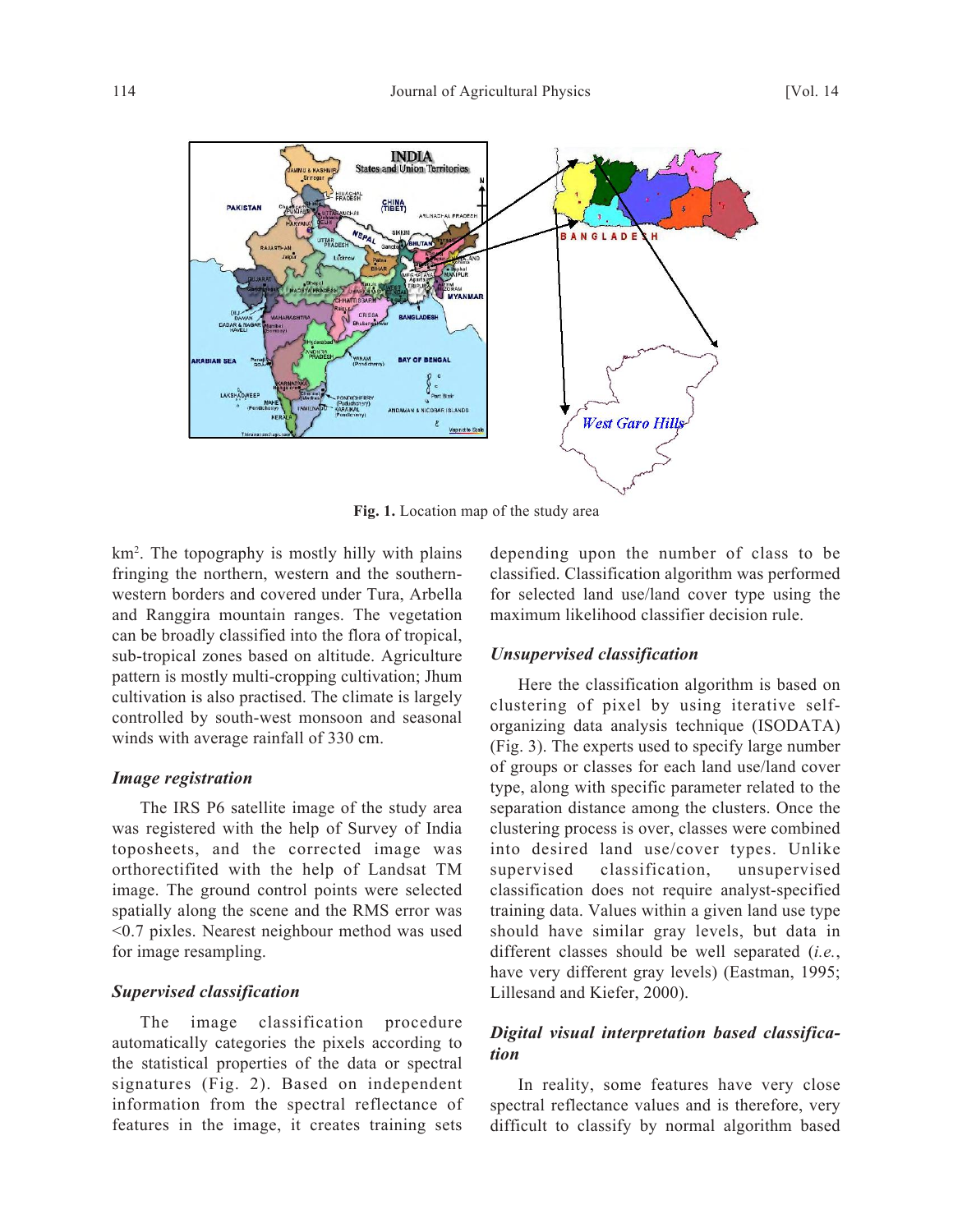

Maximum likelihood decision rule

**Fig. 2.** Steps for supervised classification



**Fig. 3.** Steps for unsupervised classification

classification (Fig. 4). To overcome this, digital visual interpretation based classification was performed. This involves visual elimination of objects and creating the land use/land cover types by manual onscreen digitations. It was performed by detection of objects using the visual elements

(tone, shape, texture, pattern and association) and thereafter, interpretation based on different enhancement techniques (thresholding, data scaling, brightness adjustment, stretching, level slice, density slicing etc.). These are briefly discussed below.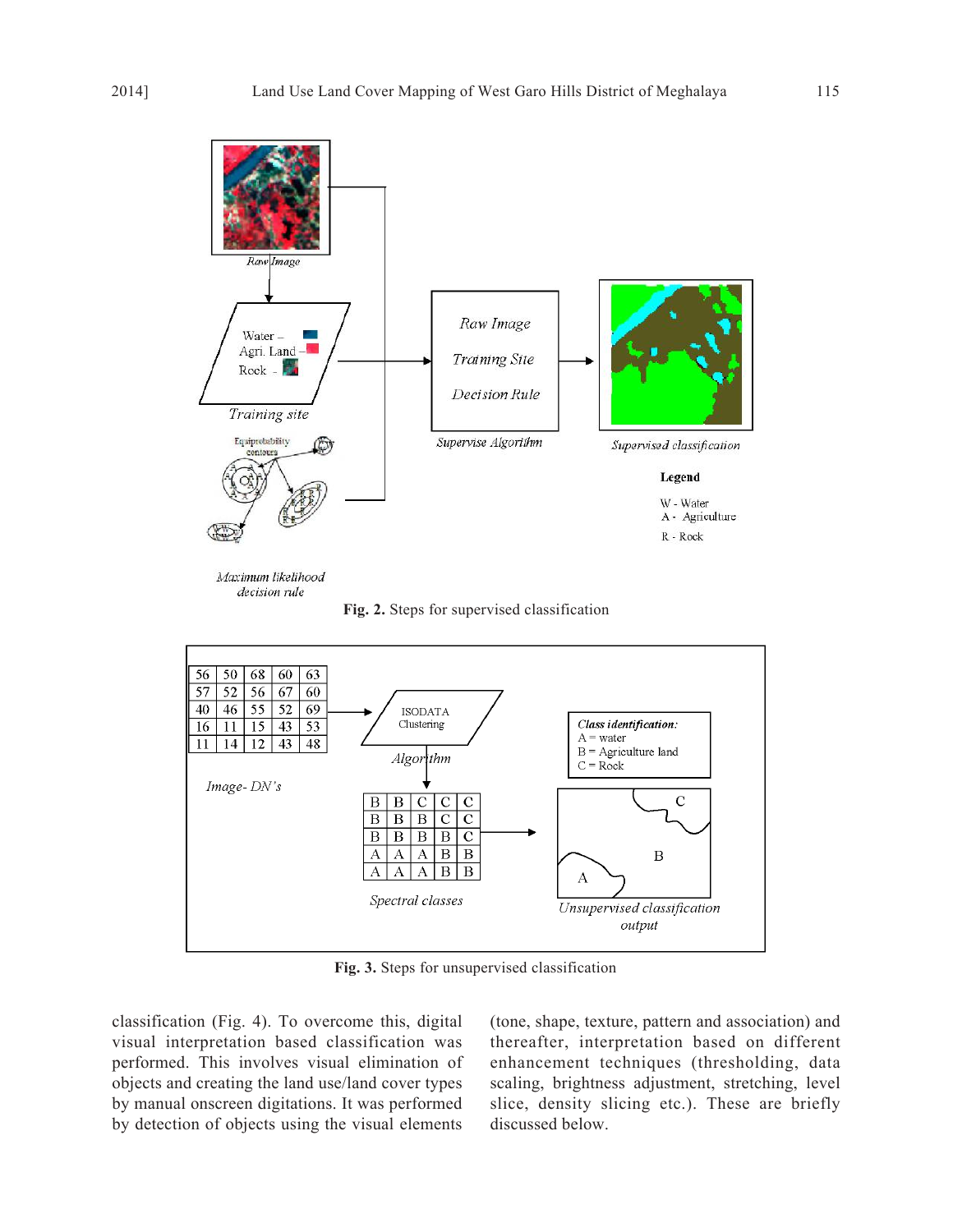

**Fig. 4.** Steps for digital visual interpretation based classification

The primary visual element is tone, which refers to relative brightness or colour of objects in the image. Different tonal effects on each object are shown in Fig. 5a *e.g.*, bluish tone represents the settlement, reddish for vegetation, greenish for grassland and light brown tone for barren land etc. The curvilinear shape in Fig. 5b in bluish tone represents the river, the irregular topography in the figure due to terrain area. Rough texture in an image consist of a mottled tone where the grey level of each band changes abruptly in a small area *e.g.*, forest canopy shows the rough texture among the forest area (Fig. 5c). Smooth texture would have very little tonal variation, like agricultural and barren lands. Similarly, the settlements area (Fig. 5a) shows continuous dotted squares of bluish tone with coarse texture (pattern). The scattered wetlands with bluish black tone are seen near the joining of tributaries in the main stream (association; Fig. 5d).

During image enhancement, we examined the frequency distribution of the brightness values and applied threshold value of 40 to separate water body area from land. The reservoir, streams, river and man-made water barrier falls in water body categories. Through density slicing, the vegetated areas with brightness values ranging



**Fig. 5.** Visual elements keys

from 40 to 180 were grouped into single value of 75. Similarly, bare ground or paved surfaces with brightness values > 190 were grouped into a single value of 200. The image was also stretched (histogram stretch) to the useful brightness value ranges from 0-255 which will have much greater visual contrast and easier to interpret. The brightness inversion enhancement technique was also followed during image analysis. The accuracies of the classification were assessed by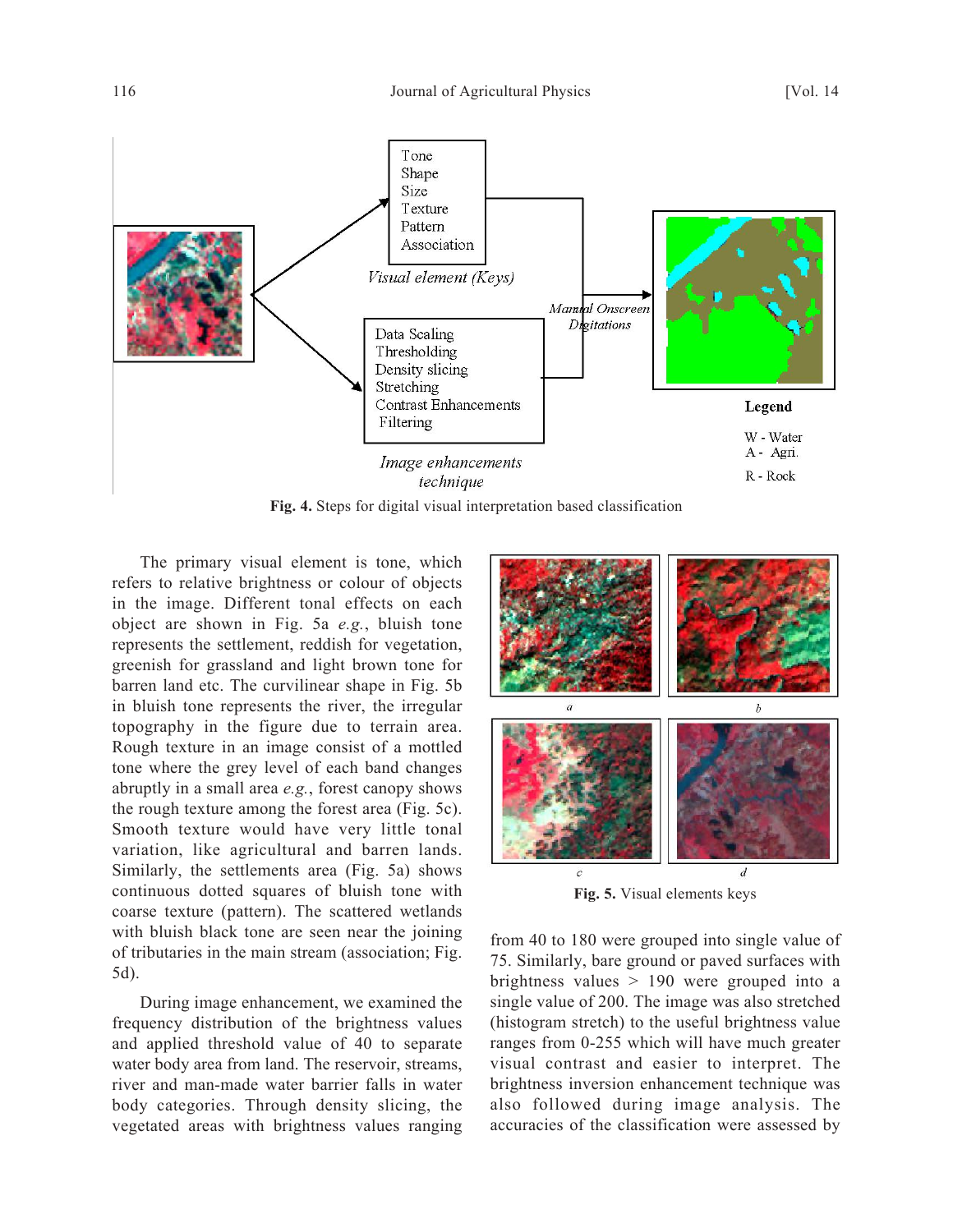

**Fig. 6.** Classified images using supervised, unsupervised and digital visual interpretation techniques

creating the error matrix using the same test area as reference data.

#### **Results and Discussion**

All together eighteen land use/land cover types were identified (Fig. 6a). Table 1 provides the information about the area obtained by each land type. The accuracy assessment for the supervised classified image shows the overall accuracy as 73.33%. In unsupervised classification, whole image was classified based on ISODATA clustering algorithm with 80 clusters of classes iterated to 20 times. Finally 18 land use/land cover types were identified (Fig. 6b) and their respective areas were generated (Table 1). The overall accuracy was 52.78%.

In digital visual image interpretation based classification technique, the study area was also classified into 18 classes. The land use/land cover types along with their area are given in Table 1 and the classified image is shown in Fig. 6c. The accuracy assessment for digital visual interpretation based classification reveals accuracy as high as 92.78%.

Comparison of the result based on accuracy assessment shows that digital visual interpretation based classification attains higher overall accuracy and higher individual land use/land cover accuracy as perceived. Highest accuracy through visual image interpretation was also reported by others (Ghorbani and Pakravan, 2013). The kappa statistics for three classification methods shows low kappa values for all the classes in unsupervised classification compared to supervised and digital visual interpretation (Table 2). However, when supervised and digital visual interpretation classification techniques were compared, classes like 'rural vegetation', 'reservoir/tank', 'river/streams', 'lake/pond', 'jhum', 'dense scrub', 'mixed scrub' and 'bamboo' shows higher accuracy through digital visual interpretation based approach.

Among the three techniques employed, digital visual interpretation based image analysis was not run by any algorithm. Each individual class was extracted from the image using visual element keys along with different enhancement technique which might have reduced miss-pixel classification due to spectral signature. The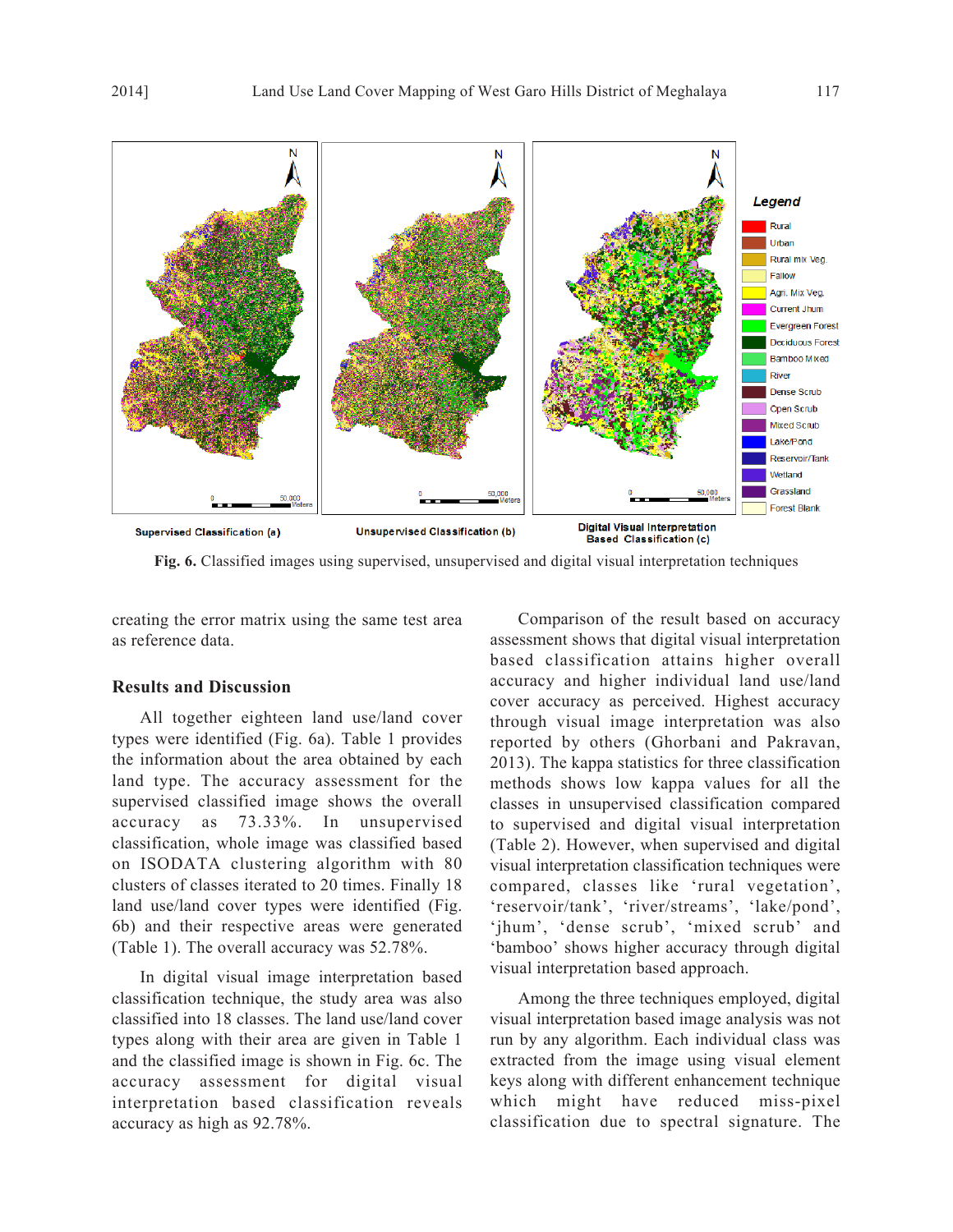| Class Name                 | Area (ha)  |              |                               |  |
|----------------------------|------------|--------------|-------------------------------|--|
|                            | Supervised | Unsupervised | Digital visual interpretation |  |
| Urban settlement           | 216.98     | 194.63       | 393.64                        |  |
| Rural settlement           | 3599.08    | 5259.46      | 1852.76                       |  |
| Rural mix vegetation       | 18009.74   | 8793.74      | 27425.68                      |  |
| Fallow                     | 27930.76   | 31900.49     | 61858.97                      |  |
| Agriculture mix vegetation | 37519.55   | 45462.07     | 27194.72                      |  |
| Current jhum               | 25833.98   | 27859.28     | 11229.99                      |  |
| Evergreen/semi-evergreen   | 93877.12   | 50727.34     | 76596.53                      |  |
| Deciduous forest           | 34595.68   | 55202.92     | 44704.69                      |  |
| Bamboo mixed forest        | 15493.91   | 21307.05     | 10347.60                      |  |
| River/stream               | 3757.08    | 6034.41      | 4105.19                       |  |
| Dense scrub                | 21789.56   | 35186.28     | 25867.85                      |  |
| Mixed scrub                | 6431.96    | 12735.88     | 9761.29                       |  |
| Open scrub                 | 52045.52   | 31407.84     | 38074.31                      |  |
| Lake/pond                  | 449.92     | 475.89       | 290.41                        |  |
| Reservoir/tank             | 13.48      | 18.61        | 2.16                          |  |
| Natural wetland            | 7583.28    | 7226.33      | 7154.01                       |  |
| Grassland                  | 908.64     | 5977.15      | 2799.66                       |  |
| Forest blank               | 35.68      | 4321.67      | 25.76                         |  |
| Total area                 | 350091.92  | 350091.04    | 349685.22                     |  |

**Table 1.** Area under different land types obtained by using three classification methods

**Table 2.** The *kappa* statistics for unsupervised, supervised and visual interpretation classification techniques

| Class Name                 | Supervised classification<br>$(\%)$ | Unsupervised classification<br>$(\%)$ | Visual classification<br>$(\%)$ |
|----------------------------|-------------------------------------|---------------------------------------|---------------------------------|
| Urban settlement           | 0.89                                | 0.48                                  | 0.82                            |
| Rural settlement           | 0.68                                | 0.57                                  | 0.91                            |
| Rural mixed vegetation     | 0.68                                | 0.15                                  | 0.91                            |
| Fallow                     | 0.86                                | 0.57                                  | 0.94                            |
| Agriculture mix vegetation | 0.89                                | 0.6210                                | 0.90                            |
| Current Jhum               | 0.58                                | $-0.04$                               | 0.98                            |
| Evergreen/semi-evergreen   | 0.78                                | 0.57                                  | 0.98                            |
| Deciduous forest           | 0.93                                | 0.88                                  | 0.82                            |
| Bamboo mixed forest        | 0.46                                | 0.82                                  | 0.86                            |
| River/stream               | 0.47                                | 0.16                                  | 0.93                            |
| Dense scrub                | 0.37                                | 0.56                                  | 0.76                            |
| Mixed scrub                | 0.47                                | 0.56                                  | 0.89                            |
| Open scrub                 | 0.68                                | 0.47                                  | 0.91                            |
| Lake/pond                  | 0.78                                | 0.48                                  | 0.91                            |
| Reservoir/tank             | 0.58                                | 0.28                                  | 0.96                            |
| Natural wetland            | 0.89                                | 0.35                                  | 0.94                            |
| Grassland                  | 0.89                                | 0.78                                  | 0.92                            |
| Forest blank               | 0.79                                | 0.19                                  | 0.90                            |
| Over all accuracy          | 0.72                                | 0.50                                  | 0.92                            |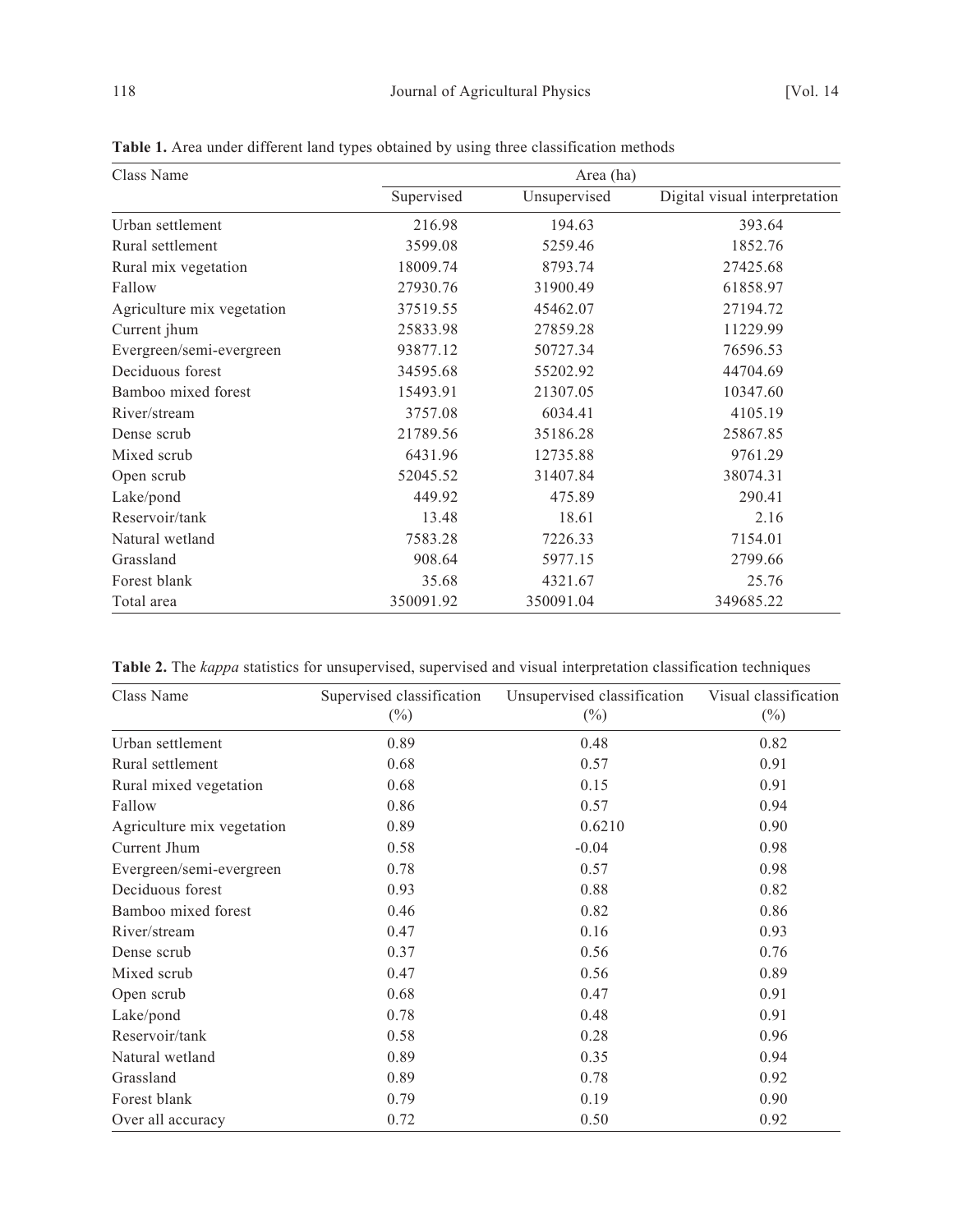unsupervised classification used ISODATA clustering algorithm and shows poor performance in classifying among each class due the complicated spectral signature in the study area. In supervised method, maximum likelihood decision rule algorithm was applied. The spectral value of a pixel was to be classified by the mean vector and covariance matrix. Unfortunately, some of the pixels values of some class-means were overlapped by the mean of the selected training site which leads to miss-classifications.

#### **Conclusions**

Overall, digital visual interpretation emerges as the best method for classifying an image. Our study area was a typical north-Indian district which has a complex land use/cover system. Digital visual interpretation did not involve any algorithm run analysis, and hence its performance was superior as compared to the supervised and unsupervised classification methods.

#### **References**

- Eastman, J.R. 1995. IDRIS for Windows, User's Guide, Clark University, Worcester, MA, USA, 405pp.
- Ghorbani, A. and Pakravan, M. 2013. Land use mapping using visual vs. digital image interpretation of TM and Google earth derived imagery in Shrivan-Darasi watershed (Northwest of Iran). *European Journal of Experimental Biology*, **3**: 576-582.
- Lillesand, T.M. and Kiefer, R.W. 2000. Remote sensing and image interpretation, 4th ed. Wiley & Sons, New York.
- Manandhar, R., Odeh, I.O.A. and Ancev, T. 2009. Improving the accuracy of land use and land cover classification of Landsat data using post-classification Enhancement. *Remote Sensing*, **1:** 330- 344.

Received: 4 April 2014; Accepted: 27 June 2014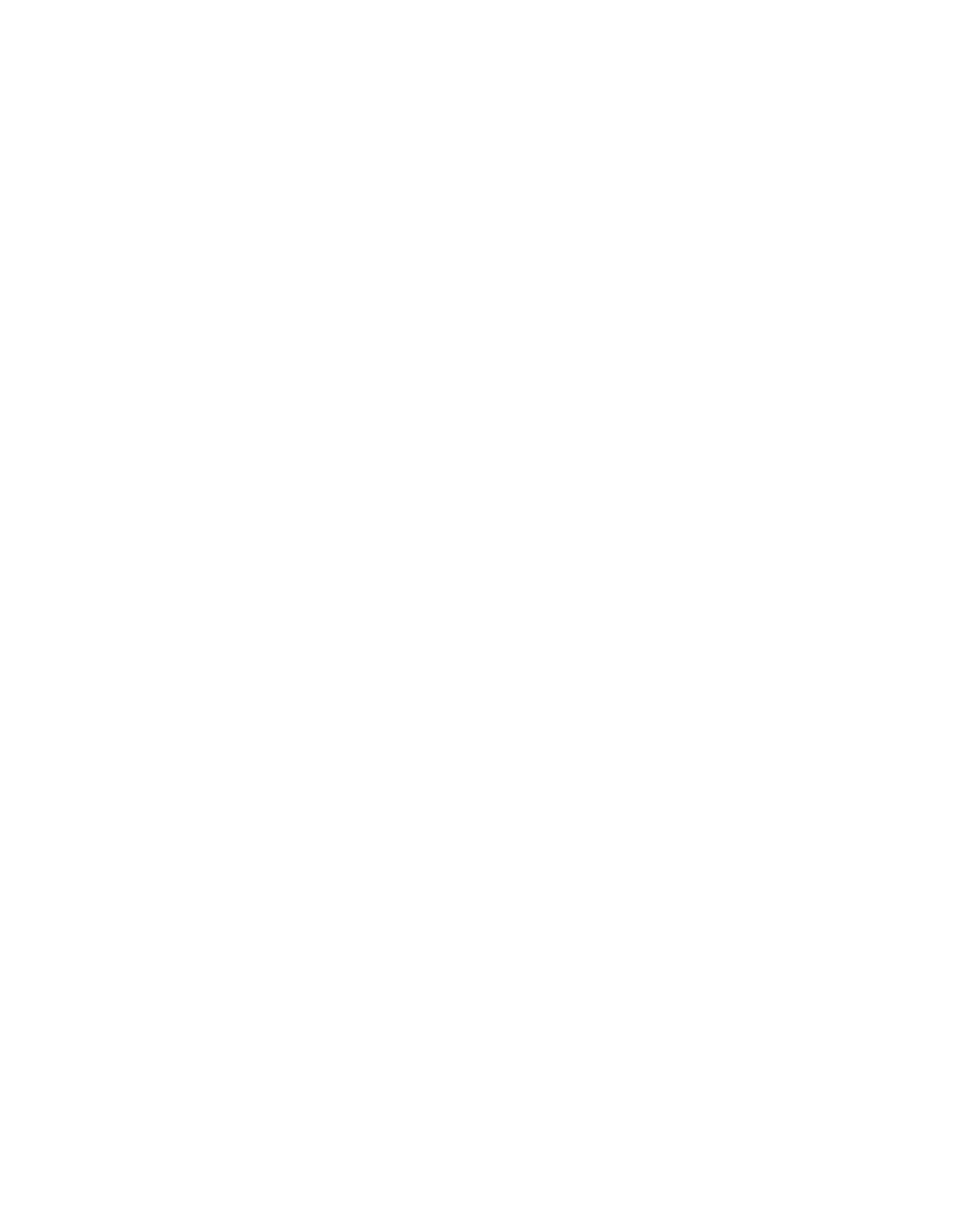## **Guidelines to the Authors for Submission of Manuscript**

- 1. The Journal of Agricultural Physics is a peerreviewed publication of Indian Society of Agrophysics which publishes articles relevant to the furtherance of Agricultural Physics discipline, pertaining to soil physics, biophysics, agricultural meteorology, geophysics, remote sensing, geoinformatics and allied subjects. The articles should be original research contributions, short communication, commentary and invited review papers. The authors are required to submit the manuscript in electronic form via email to **secretary.agrophysics@gmail.com**. *First author should be member of the Society for consideration of the manuscript for publication*. Non members can publish paper in the Journal by paying a charge of Rs 100/- per page. The official language of the journal is English and published biannually. Latest update on the journal may be seen at **http://www.agrophysics.in**
- 2. Using a word processing software, manuscript should be typed on A/4 size paper, 11 pts font, with wide margins and double spacing throughout. The text of the manuscript should be continuously line numbered sequentially. Every page of the manuscript including tables, references should be numbered on the upper right hand corner. However, in the text, no reference should be made to page numbers. The length of the manuscript should be limited to 16 double spaced pages including figures, tables, etc. Short communications should not exceed 4 pages. Commentary should not exceed 8 pages.

#### 3. **Format of Research Paper**

- 3.1 Manuscript of a research paper, in general, should be arranged in the following order: (i) Title (should be brief, clear and descriptive), (ii) Name(s) of author(s) along with their affiliation, (iii) Abstract, (iv) Key words: Not more than six, (v) Introduction, (vi) Material and Methods, (vii) Results and Discussion, (viii) Conclusions, and Acknowledgements, References, Tables, Figures with captions.
- 3.2 The short communication and commetary will not have the above sections as in a research paper.
- 3.3 Corresponding author should be clearly indicated and his complete postal address with telephone and fax numbers besides email address shall be provided.
- 4. **Abstract:** A well written, condensed form of the paper up to 250 words giving objectives, methods used, main results and a conclusion of the investigation should appear just before

introduction. For a short research note, the abstract is not necessary.

## 5. **Tables**

- 5.1 Each table should be numbered with Arabic numerals and have a title and be designed to fit the page dimensions of the journal.
- 5.2 Tables must not be included in the text but should be typed separately.
- 5.3 Any explanation essential for the understanding of a table should be given as foot note at the bottom of the table.

#### 6. **Illustrations**

- 6.1 Vector drawings may be provided in EPS format whereas photographs (color and grayscale) may be provided in TIFF / PNG format with minimum 300 dpi resolution. Artwork created in a Microsoft Office application (Word, PowerPoint, Excel) may be supplied "as is".
- 6.2 Each illustration should have a caption and the caption should be typed on a separate sheet.
- 6.3 For each color page print or part thereof in print version of the Journal, a fee of Rs. 1000/ - is chargeable to author(s).

#### 7. **References**

- 7.1 All publications in the text should be presented in the list of references arranged alphabetically.
- 7.2 References cited in the text should be arranged chronologically. If an author's name in the list is also mentioned with co-authors, the following order should be used: Publications of the single author, arranged according to publication dates, publication of the same author with one co-author, publications of the authors with more than one co-author.
- 7.3 Publication by the same author(s) in the same year should be listed by suffixing letters a, b, c, etc.
- 7.4 International list of periodicals title word abbreviations should be used (see http:// www.issn.org).
- 7.5 The references may be reported in the following format:
- 7.5.1 *Research Journal*

Loang, B.C., Remillard, R. and Mackenzie, A.F. 1991. Influence of fertilizer, irrigation and non-growing season precipitation on soil nitrate-nitrogen in corn. *J. Environ. Qual.* **20**: 123-128.